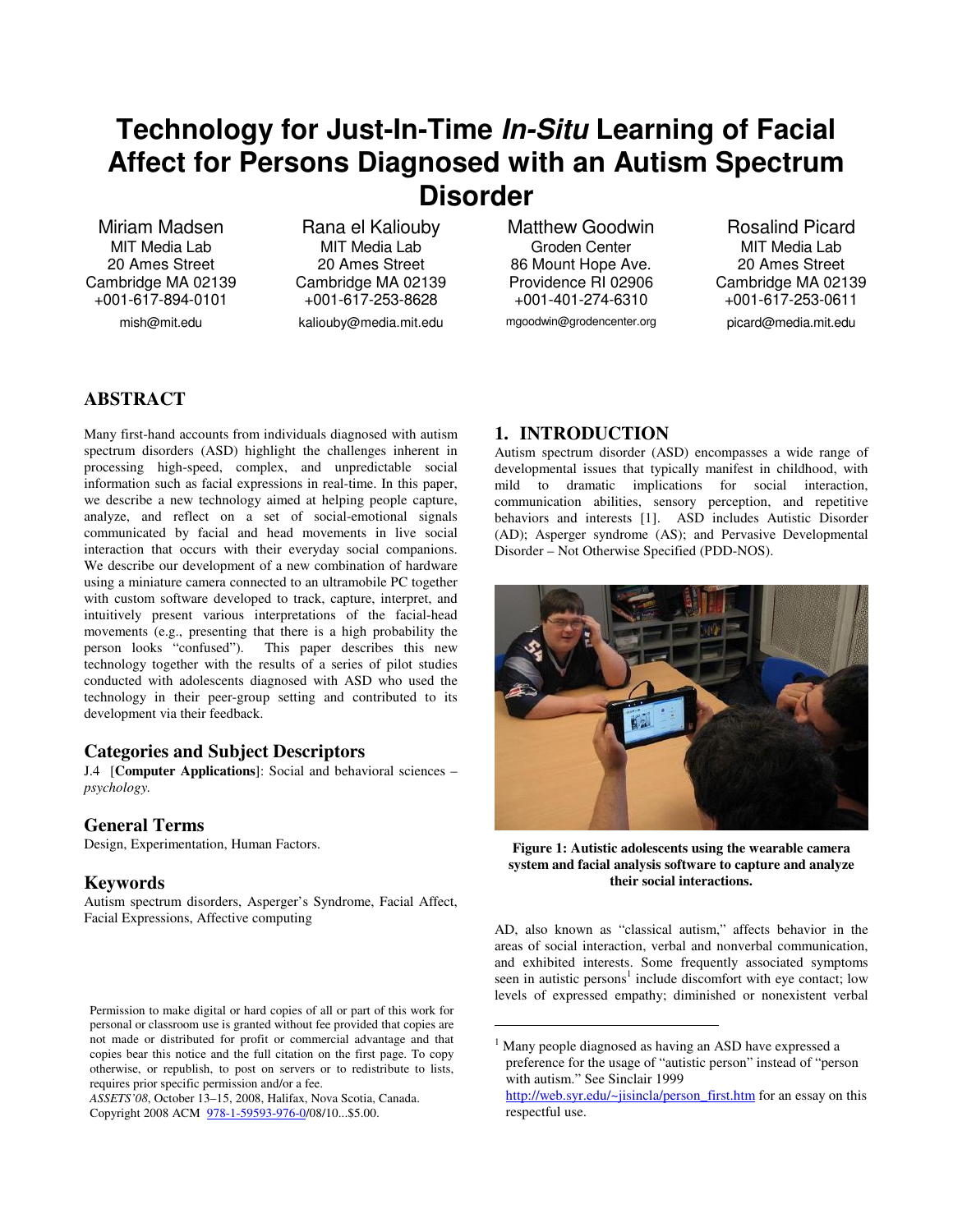communication; increased sensitivity to touch; repetitive movements, such as flapping hands or rocking; late onset of speech; and difficulty in perceiving and reacting to others' conversational and emotional cues [2].

AS, sometimes also called "High-Functioning Autism" (HFA), is primarily characterized by significant preoccupation with a particular subject, repetitive routines, lack of coordination, and inappropriate behavior in social situations. Speech patterns can also be directly affected in this population; for instance, speech may be overly formal or monotonal, and a person may exhibit a lessened capacity to understand figurative speech. People diagnosed with AS can usually function in normal society but frequently experience difficulties relating to nonstandard communication behaviors and problems with social interaction [3].

The PDD-NOS diagnosis encompasses a series of symptoms frequently found both in people diagnosed with autism and people with developmental delay and cognitive impairments. PDD-NOS is essentially a 'subthreshold' condition in which an insufficient number of the standard criteria for autism are met; however, PDD-NOS itself is a clinical diagnosis reflecting pervasive social and/or cognitive difficulties [4].

Our goal in this paper is to illustrate some of the methods we have tried to use for individuals diagnosed with ASD to help them with social communication. Individuals in these situations often struggle with multiple levels of social interactions, due to inherent difficulties picking up on interpersonal cues that result in nonstandard socialization. We propose that an ideal social skills intervention would have a number of components that complement a technical solution to the problem at hand.

(1) It should be personally situated, allowing the person to explore and learn in a social environment that is as realistic and natural as possible. This may provide intrinsic motivation to learn since the training would be focused on interacting with people whom they know and care about. It may also be better for generalizing the knowledge he or she has acquired in familiar settings with familiar persons to other less familiar situations and interaction partners.

(2) Just-in-time training may enable a person to get feedback at the moment of need, when learning is most sought. Social situations can be overwhelming, so another key component of our approach is to use technology that enables systematic exploration of social interactions, thereby helping users gain incremental insights into their expressions and those of others.

(3) Easy-to-use and fun technologies should allow more opportunities for learning than is typically available in infrequent, school-based therapeutic sessions.

Thus, our research has been oriented not only around helping these individuals interact with others, but also helping them thoroughly understand their own patterns of interaction. The principal contribution of this work is a novel paradigm oriented around *in situ* social learning technology. Our system is framed around live computer-assisted facial affect analysis dedicated to helping the recipients of the intervention develop strategies for social interaction that can be generalized to other situations. By creating non-invasive and simple-to-use technology, we hope to make our system accessible to a broad range of people with autism.

The paper is organized as follows: the following section highlights social interaction difficulties in autism and surveys existing technologies for teaching facial expression understanding to individuals on the spectrum. Section 3 describes the mobile PC platform that we use and presents the facial analysis and results visualization software that we developed. Sections 4 and 5 describe the pilot experiments and present the results and lessons learned, and Section 6 concludes the paper and outlines several future directions of this work.

## **2. SOCIAL DIFFICULTIES IN AUTISM SPECTRUM DISORDER**

There are many socialization difficulties associated with a diagnosis of ASD. Individuals face major issues in effective communication stemming from factors as diverse as stress incurred through eye contact; difficulty of timing in oral exchanges; non-standard analysis of conversation dynamics, often leading to the missing of standard conversational cues; and particular issues with conveying and interpreting emotion in speech in a normative fashion. At the same time, many people on the autism spectrum have strengths related to systemizing information [14], sometimes accompanied by enhanced perceptual function [15]. We have aimed in this work to address autistic social difficulties and leverage autistic processing strengths, by providing a forum in which autistic individuals can analyze their interactions in two separate ways: both in real-time, so that a quantitative analysis of facial expressions (assisted by an affectrecognizing program and live video input) can be observed by the child and a teacher; and in a recorded setting, in which the child can record naturally-evoked facial expressions and use the facialexpression reading program to analyze these expressions later. Through this dual method, we hope to encourage a criticalthinking experience of facial affect interpretation that will come more naturally to individuals on the spectrum, as they tend to be more adept at managing quantitatively presented information than they are at processing qualitative and highly subjective information such as interpersonal social cues.

A number of intervention approaches have been developed to teach people on the autism spectrum social reading skills. A majority of these are structured programs that either focus on prototypic basic emotions or on social skills training such as reducing socially inappropriate behavior and improving personal hygiene [5, 6]. Structured programs that teach the basic emotions use carefully constructed facial schematics [7, 8] and other nonverbal stimuli [9]. These teaching approaches are generally accepted by individuals diagnosed with HFA/AS, but there is little scientific evidence that acquired skills generalize to real-time, real-world interactions. Mind Reading DVD [10] is an interactive DVD guide to emotions with video clips that portray 421 mental state concepts. To the best of our knowledge, it is the only available system for teaching autistic people facial expressions and mental states beyond a simple set of basic emotions. It presents interactive games for players to practice their ability to recognize a wide range of emotions and social signals from facevideos.

Our approach with wearable technologies offers, for the first time, the ability to conduct *just-in-time in situ* assistance to help individuals with HFA/AS to learn facial expressions and underlying emotions in their own specific natural environments. It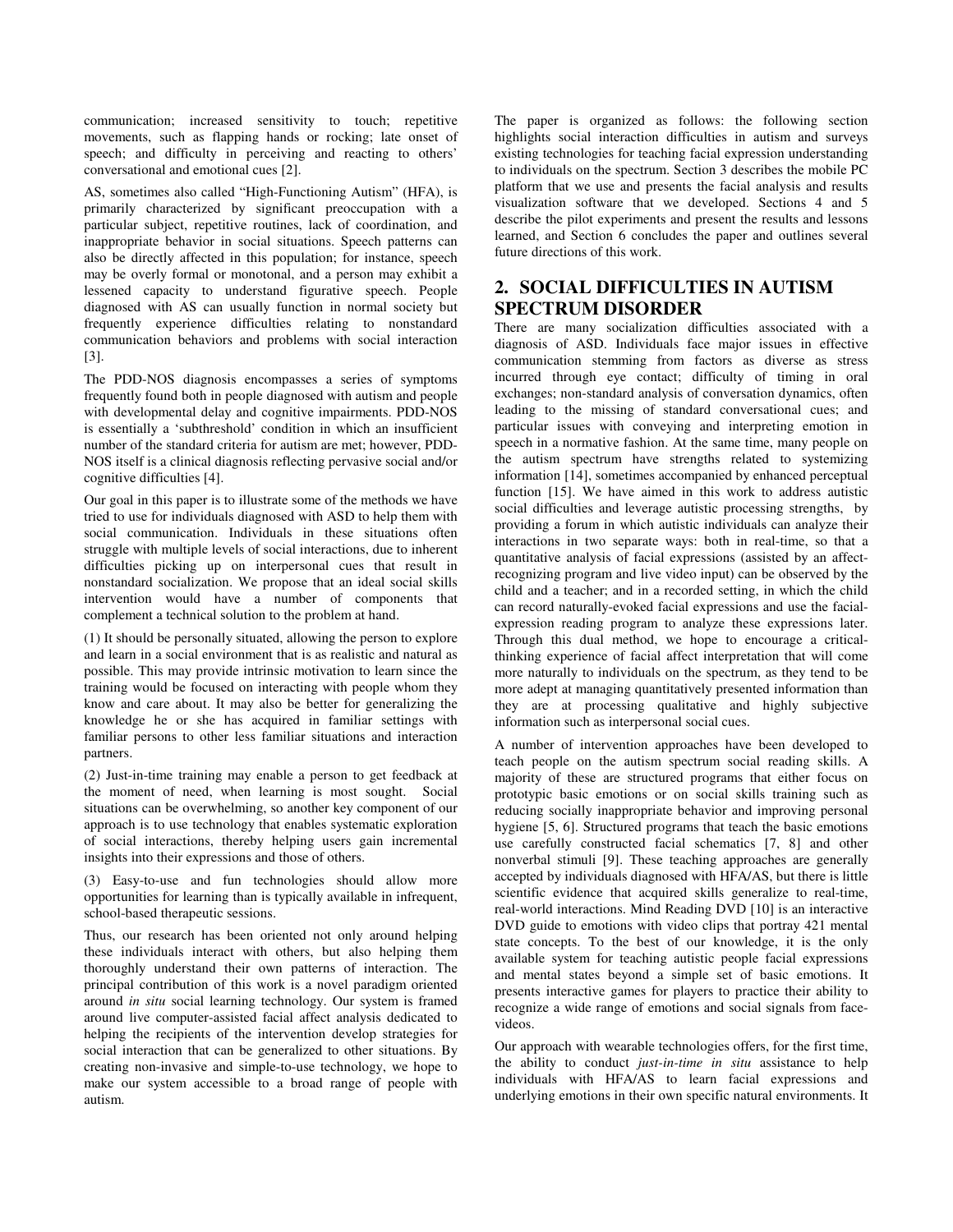achieves this through a mixture of new hardware and new software capabilities.

## **3. MATERIALS AND METHODS**

#### **3.1 Overview**

The principal physical components of our system include a Samsung ultramobile computer and attached Logitech camera, as detailed in section 3.2. In sections 3.3 and 3.4, we detail the two custom software applications that are used on the computer to analyze and interact with the facial affect information.

### **3.2 Hardware**

Our goal is to help autistic individuals interact with people in a live setting and develop a qualitative intuition of the visible facial communication of their own and others' social-emotional states. For example, we want them to see, in real time, if somebody is looking confused or disagreeing with what they are saying, or if somebody is looking interested or smiling. To that end, we wanted to allow them to process – both live and in later recorded contexts – their facial expressions and the expressions of their friends. We chose to use Samsung ultramobile PCs (8.96" x 4.88" x 0.93" in size, 1.52 lbs) to process the live recorded video. We used a very small Logitech USB camera attached to the ultramobile computers to assist with mobile camera processing. The hardware is shown in Figures 2 and 3.



**Figure 2: back of Samsung mini-computer with attached camera for video capture** 



**Figure 3: front of Samsung mini-computer.** 

## **3.3 Facial Analysis System**

To interpret the live video feeds, we use the facial analysis framework and C++ software of el Kaliouby [11]. This framework combines bottom-up vision-based processing of the face and head movements (e.g., a head nod or smile) with top-down predictions of mental state models (e.g., interest and agreeing) to interpret the meaning underlying head and facial signals over time. A multilevel probabilistic algorithm using Dynamic Bayesian Networks models the hierarchical way with which people are thought to perceive facial and other human behavior [12] and handles the uncertainty inherent in the process of attributing mental states to others.

At camera speed, the inference system locates and tracks 24 feature points on the face and uses motion, shape and color deformations of these features to identify 20 facial and head movements (e.g., head pitch, lip corner pull) or action units from the Facial Action Coding System [13] and 11 communicative gestures (e.g., head nod, smile, eyebrow flash). The person's affective-cognitive state is then inferred based on what the model has learned from training examples that relate combinations of these facial and head movements to higher-level "emotion" labels. Our inference approach here is unique in that it supports the inference of six states of mind that extend beyond the basic emotions. These six states are: *agreeing, concentrating, disagreeing, interested, thinking* and *confused*. The first three of these states (which in this paper and in the work with the kids we loosely refer to as "emotions") are designated in our system as "positive" emotions, since they frequently indicate that a conversation with a person on the spectrum is proceeding productively; the last three, including "Thinking", may indicate that a conversation has reached a point where the speaker may want to reiterate or rephrase a previous point in order to make sure the listener understands. The other novelty component of the system is that it accounts for the richness and complexity inherent in facial affect signals by allowing for multiple mappings from a face (e.g., a smile) to a mental state (e.g., *agreeing, interested*).

## **3.4 Emotion Bubbles**

In preparation for this project, we designed the Emotion Bubbles interface for the Facial Analysis System using Processing, a Graphical User Interface-oriented language with a JAVA base. In replacing the default output of the Facial Analysis system, which had consisted of a line graph on which all six mental states were tracked over time, the Emotion Bubbles interface was specifically designed to provide information about levels of emotions in a simple and intuitive way that would be easily accessible to individuals on the spectrum. The numeric level of each emotion was therefore represented as the percentage of a bubble's full radius displayed on screen. Each emotion displayed was assigned a particular color. As given above, the "positive" emotions were assigned "cool" colors (green, blue, and purple) indicating a productive state, and the "negative emotions" were assigned "warm" colors (red, orange, and yellow) indicating that the user of the interface should be aware of a possible conversational impediment. Each bubble is updated dynamically with every new output line from the Facial Analysis System. The output frequency of the Facial Analysis System's text-based output is once per every five frames. Given our particular hardware for this project (the Logitech mini-camera with an input frame rate of about 5 frames per second) this corresponds to the Emotion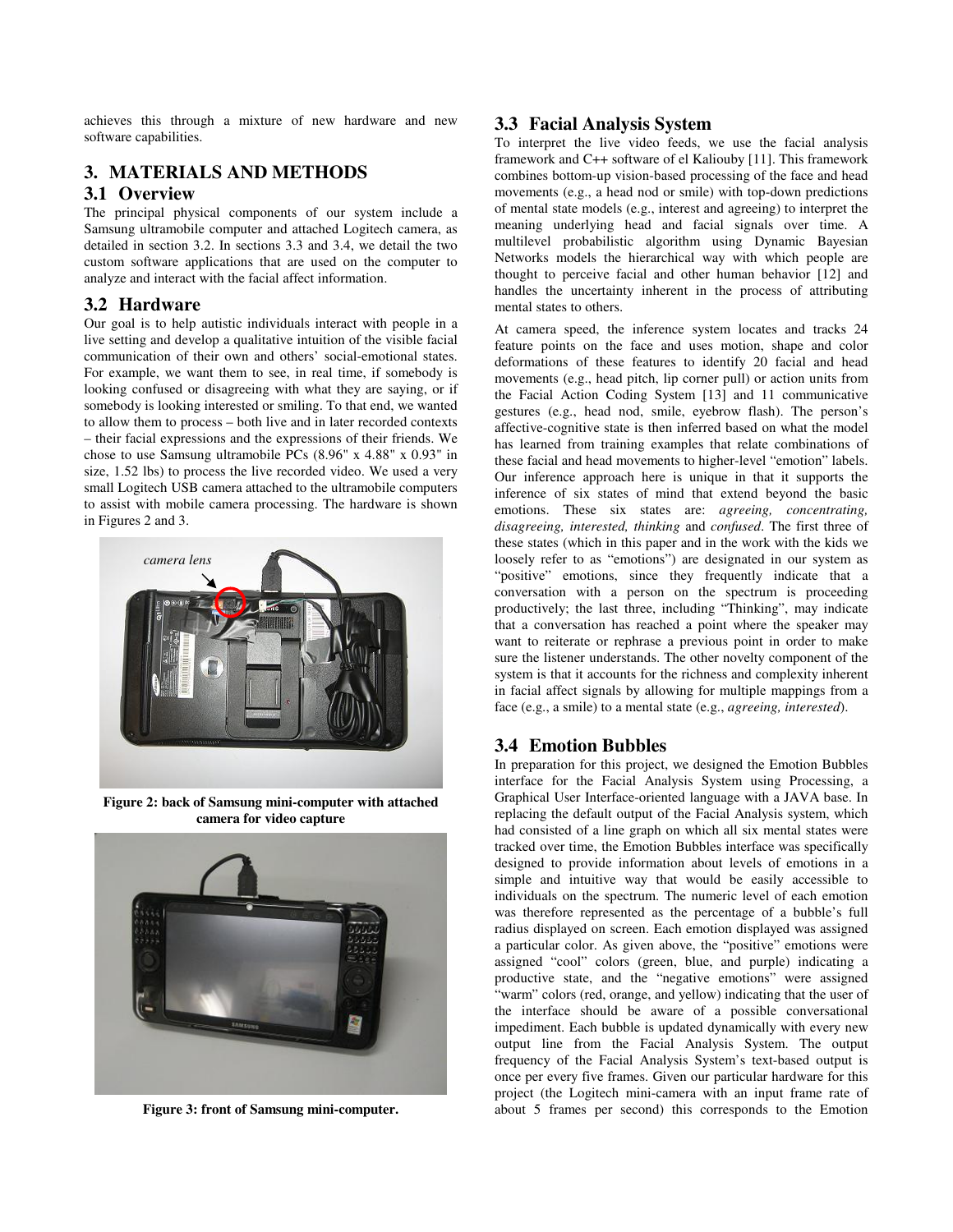Bubbles interface updating two to three times per second. This update rate was frequent enough for our needs in terms of giving the adolescents fairly frequent information about the live or recorded video they were analyzing.

The Facial Analysis System and the Emotion Bubbles interface were presented side-by-side on the Samsung screen, as shown in

Figures 4 and 5. The Facial Analysis System window was retained to present information about which parts of the face were being tracked; the Emotion Bubbles front end was added to provide an intuitive view of which emotions were currently being understood from the given input by the Facial Analysis System.



**Figure 4: Illustration of Facial Analysis System video input and Emotion Bubbles interface.** 



**Figure 5: Illustration of Facial Analysis System video input and Emotion Bubbles interface.**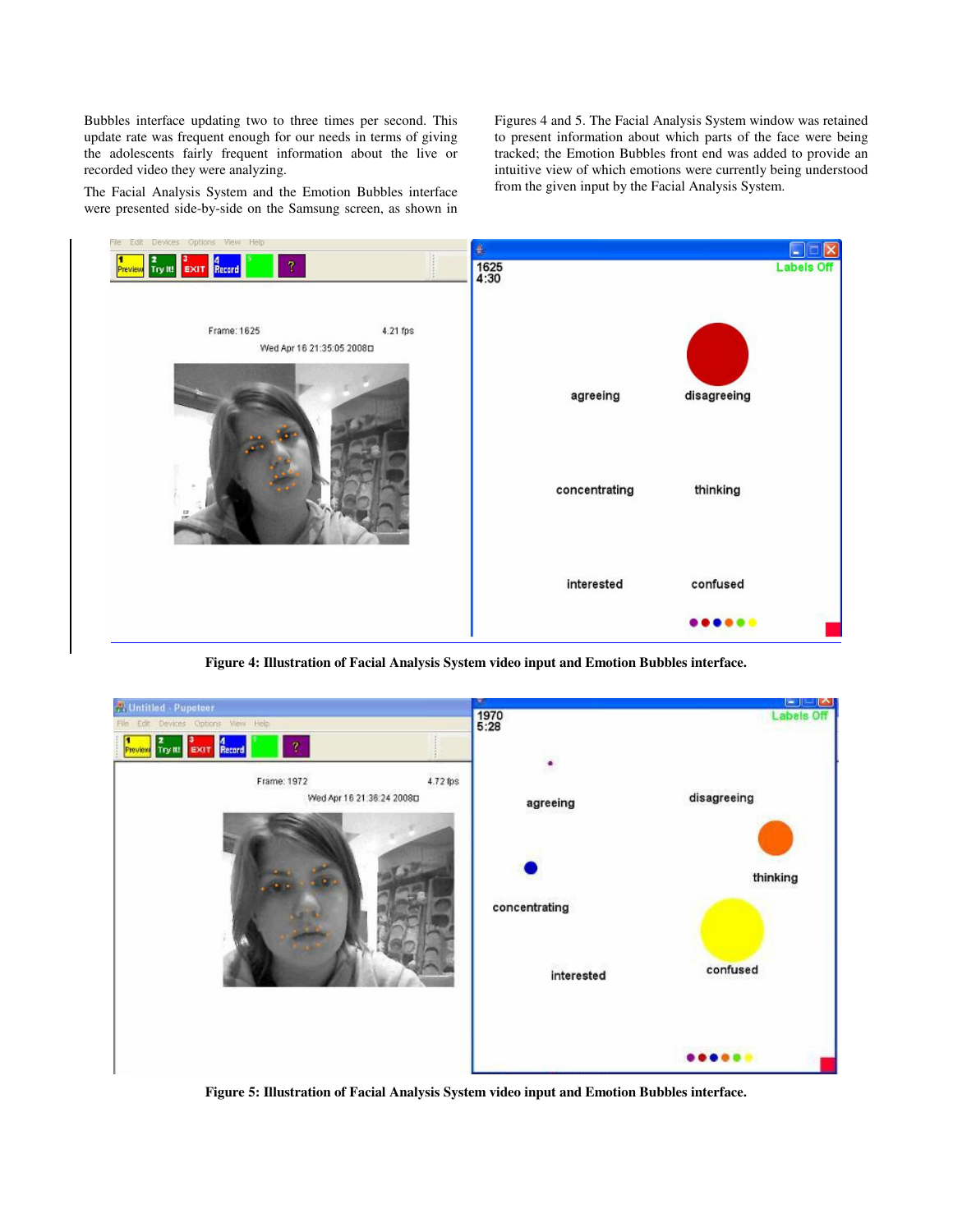## **4. PILOT EXPERIMENT**

#### **4.1 General information**

We piloted the Facial Analysis System/Emotion Bubbles software combination on the Samsung/Logitech hardware at the Groden Center in Providence, RI, a facility that provides services to individuals with diagnoses of ASD as well as individuals with other developmental disabilities.

We visited the Groden Center multiple times to run our pilot; between visits, we iterated our protocol and software. With the help of the Groden Center staff, we ran two different types of pilots; one in which the individuals worked with the software in an essentially unstructured way, and another in which they recorded video to try to elicit particular expressions from their friends and then reviewed the video with the Facial Analysis System and the Emotion Bubbles later to gauge their own success.

Both pilots were run during all visits with the same three adolescent boys, diagnosed with AD, AS, or PDD-NOS.

## **4.2 Training**

Prior to introducing the Facial Analysis System/Emotion Bubbles combination in a group setting, we showed each child in the pilot the interface in a separate setting. Using a standard laptop computer with a front-facing camera with which the child could watch as the Facial Analysis System analyzed their own facial expressions, we verbally assisted each child in understanding the significance of the bubbles and their relationship to the facial expressions displayed in the Facial Analysis System. We then conducted a series of informal exercises – asking, for example, whether they agreed with the statement "Macs are cool" for Windows aficionados and then pointing out that the Disagreeing bubble became larger as Facial Analysis System analyzed their facial expression.

## **4.3 Live video analysis**

The live video analysis task essentially relied on leading the individuals to their own understanding of the ability to quantitatively analyze facial expressions in a group setting, thus developing their qualitative intuition about affective communication. Depending on the cognitive ability and verbal level of the participants watching and being analyzed by the Facial Analysis System, the experimenters would hold the computer, manage the interaction verbally, or neither, the latter condition becoming more frequent as the participants became more comfortable with interacting with the Facial Analysis System and the Emotion Bubbles. In situations where the experimenters did direct the interaction, our input was generally designed to help the participants elicit responses with specific facial expressions from their friends, such as prompting the child with the computer to ask the child being viewed on the Facial Analysis System screen, "Do you like the Red Sox?" with the goal of causing the Agreeing bubble to grow in size. Figure 1 illustrates how the participants actively used the technology while communicating with one another; Figure 6 demonstrates how a staffer was able to help a participant hold the computer for greater accuracy in facial expression analysis.

#### **4.4 Recorded video analysis**

During our second visit, we ran a task to help the individuals understand how they might try to elicit particular responses in a given social context. We asked them to record a series of facial expressions with the general goal of getting faces that would elicit the "agreeing" emotion bubble. We verbally phrased the task to emphasize the importance of getting the emotion in a natural conversation with the correct Emotion Bubbles interface response, i.e., "Can you get him to make some faces that look like he's *agreeing* with you? It's like trying to get the purple bubble to get bigger on the computer."



**Figure 6: Groden Center staff assisting student with Facial Analysis System/Emotion Bubbles video analysis.** 

After asking each child to record a few minutes of their friends making expressive faces with the goal of getting faces that would register as 'agreeing', we separately took each child to a different room to review their video and talk about the success of their methods in eliciting the "correct" expression. This oneon-one analysis with the child was also an opportunity to talk about how different expressions produced certain bubbles and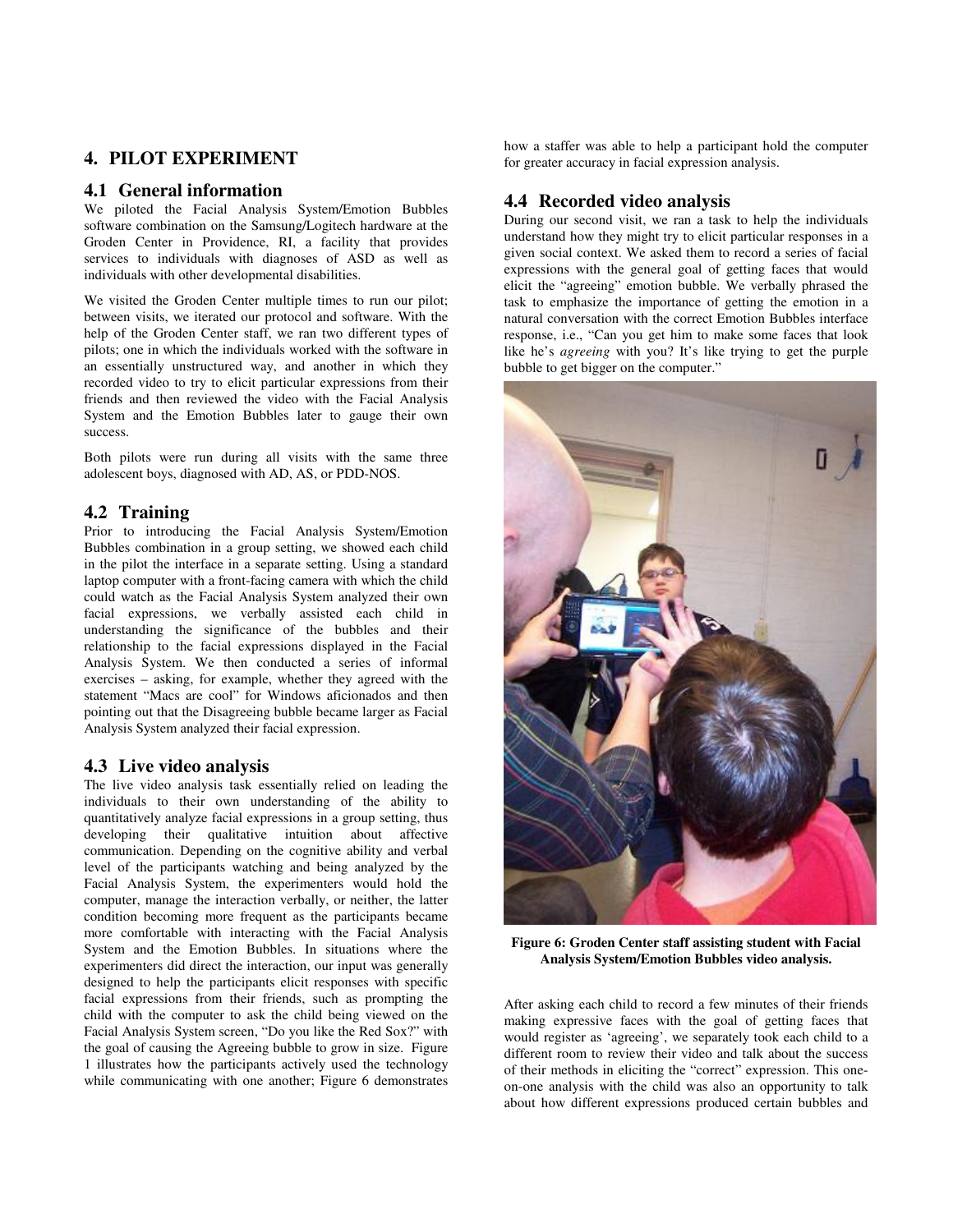bubble combinations. Figure 7 shows an experimenter reviewing a participant's recorded video and discussing the Emotion Bubble results with the participant.



**Figure 7: Student reviews recorded video with experimenter using the Facial Analysis System and Emotion Bubbles.** 

## **5. RESULTS**

The goal of these pilot studies was to increase interest in and willingness to analyze and comprehend facial affect in a technology-aided conversational setting. The Emotion Bubbles interface was successful in helping the participants develop a fast intuitive understanding of what the Facial Analysis System interface was tracking and how different expressions might produce particular results. Through this new understanding, the participants were then able in conversations with their friends to try to cause particular emotion bubbles to increase in size. In particular, the experimenters witnessed multiple instances of individuals who were trying to elicit a particular expression adjusting their conversational flow to try to get that expression. According to the Groden Center staff, our pilots were also successful in helping the participants critically analyze facial expression in an attempt to find unspoken emotional cues.

In terms of interface design, it was illuminating to see how the individuals used the Emotion Bubbles in terms of their needs and preferences with regard to the graphical properties. As a result of their input, we added a number of features to the interface. The version used for our second round of pilots included features such as the ability to turn off each bubble individually (signaled by a series of bubbles in the bottom left; bubbles which were not currently being displayed were grayed out); the ability to move each bubble with the Samsung stylus; the ability to "freeze frame" to help analyze the Facial Analysis System interpretation of the last facial affect event; the capacity to turn the background black for easier viewing of the bubbles; and the ability to make the text larger and of different fonts to facilitate reading for individuals with visual and cognitive impairments that made the original text difficult to read. These considerations were difficult to anticipate prior to running the pilot study with these autistic individuals, and we were able to garner a significant amount of information about what

accommodations should be considered in future interface design for people diagnosed with an ASD. The goals of simplicity and intuitiveness of design were never ignored; research in this field is supportive of the fact that autistic people do particularly well during analysis of information that is presented in such a way that enables core information to be easily discerned, leading to our emphasis on only showing colored bubbles for emotions which were visible at all times.

## **6. CONCLUSIONS**

This paper describes new technology for just-in-time *in situ* learning of facial affect together with the results of a series of pilot studies conducted with adolescents diagnosed with ASD who used the technology in their peer-group setting and contributed to its development via their feedback. This is an important milestone in this area of research precisely because face-to-face, real-time understanding of emotional state is difficult for this population. By bringing "emotion" and facial affect from the realm of intangible concepts into the area of quantitatively measurable and analyzable information using the Facial Analysis System/Emotion Bubbles interface, we were able to allow these individuals to hold well-informed conversations about how their expressions were perceived by their friends and how they might change their facial expressions to demonstrate some particular idea.

Future interface design in this and related areas can benefit from the knowledge we obtained in these pilot studies. In particular, the principle that intangible information can be represented in a fun and intuitive way could be very helpful in multiple contexts for people with autism. This knowledge is particularly useful in light of the fact that interface design for people on the autism spectrum is an under-researched area that can benefit from increased attention.

The introduction of technology-assisted conversational and facial affect analysis may be extremely useful to autistic people in terms of helping them understand normative social interactions. Furthermore, science still doesn't have a deep understanding of social interaction (e.g., how often each facial expression tends to get reciprocated, what the statistics of natural eye contact are, etc.) The same tools developed to aid autistic people in this discovery process can be used to help advance the fundamental scientific understanding as well.

With regard to the hardware, our major goal is to streamline our system so that there are fewer and shorter wires and a simpler assembly process for camera/computer configurations. We may also add a tripod or an accelerometer that will allow the system to cope with "jitter" and process emotion accurately to counteract slight movement from the holder of the computer.

In our future work with the Groden Center, we will organize a monthlong pilot to measure the cumulative effects of working with the Emotion Bubbles interface. We will load the Facial Analysis System /Emotion Bubbles interface onto 3-5 Samsung ultramobile computers obtained for this purpose with and train the staff there to run our protocol, with modifications made as necessary for individuals of varying cognitive abilities and the availability of staff members. Throughout the course of the study, we will visit each of the 15 autistic for about 20 minutes a day, three days a week. During this time, we will work with the